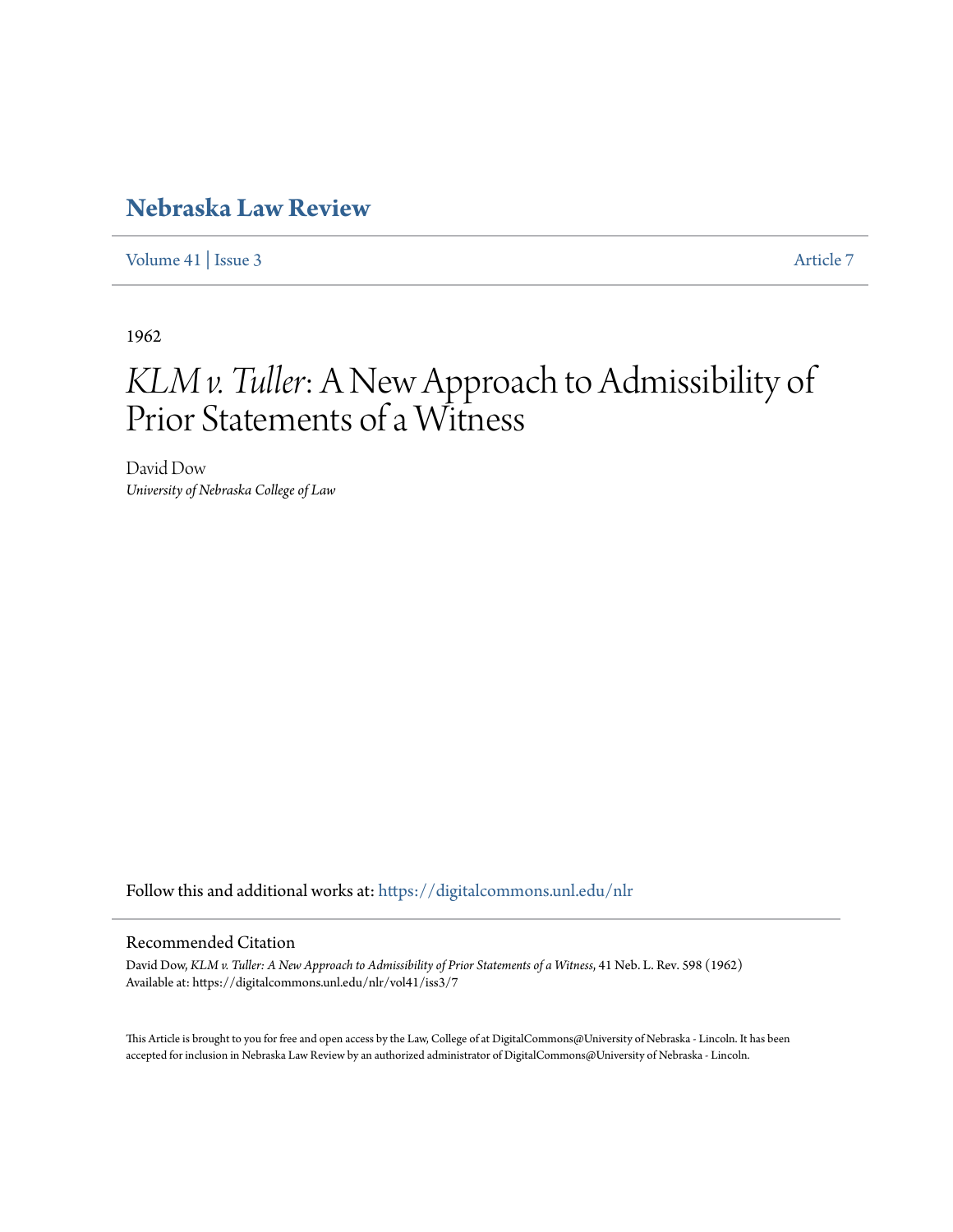### *KLM v. TULLER:* A NEW APPROACH TO ADMINIS-SIBILITY OF PRIOR STATEMENTS OF **A** WITNESS

#### David Dow\*

Within the past few years there have been a number of important cases decided by federal courts involving difficult points of evidence law, and suggesting a trend toward liberality in admission of evidence.' On the face of the opinions many of these decisions are influenced by the clear direction of the Federal Rules of Procedure, both civil<sup>2</sup> and criminal.<sup>3</sup> Some are also obviously influenced by the discussion and study engendered by the Model Code of Evidence and the Uniform Rules of Evidence.<sup>4</sup> These decisions show a strong desire to re-examine the old rules of exclusion. Courts today are consistently faced with the question of whether the reasons thought to support those rules still apply today in view of modern procedural devices such as discovery,

- \* A.B., 1933, J.D. 1936, University of Michigan; Member, Nebarska and American Bar Association; Dean, University of Nebraska College of Law since 1960.
- **<sup>I</sup>**See, e.g., Grayson v. Williams, 256 F.2d 61 (10th Cir. 1958) (admitting statements of an agent which were clearly not res *gestae);* Shahid v. Gulf Power Co., 291 F.2d 422 (5th Cir. 1961) (similar facts); Connecticut Fire Ins. Co. v. Ferrara, 277 F.2d 388 (8th Cir. 1960) (admitting the criminal conviction for arson in civil action against insurance company and holding it conclusive); Aluminum Co. of America v. Sperry Prods. Co., 285 F.2d 911 (6th Cir. 1960) (admitting prior letter of witness and relying on it for decision because it was relevant); Campbell v. Clark, 283 F.2d **766** (10th Cir. 1960) (expert evidence on point and angle of impact in auto accident case admitted as a matter of general evidence law); Hope v. Hearst Consol. Publications, Inc., 294 F.2d 681 (2d Cir. 1961) (opinion admitted as to whom defendant referred to in alleged libelous publication because federal equity court probably would have admitted it); Hambrice v. F. W. Woolworth Co., 290 F.2d **557** (5th Cir. 1961) (habit evidence admitted as a matter of general evidence law); United States v. Annunziato, 293 F.2d **373** (2d Cir. 1961) (state of mind and co-conspirator's admissions exceptions to hearsay rule given liberal interpretation).
- **2 FED.** R. Civ. P. 43(a).
- **<sup>3</sup>**FED. R. Caim. P. **26.**
- **<sup>4</sup>**UNIFORM RULEs OF EVIDENCE, approved by the National Conference of Commissioners on Uniform State Laws and the American Bar Association, has not yet been adopted by any state, but they are being carefully studied in a number of states and recommendations for adoption are imminent in Utah and New Jersey.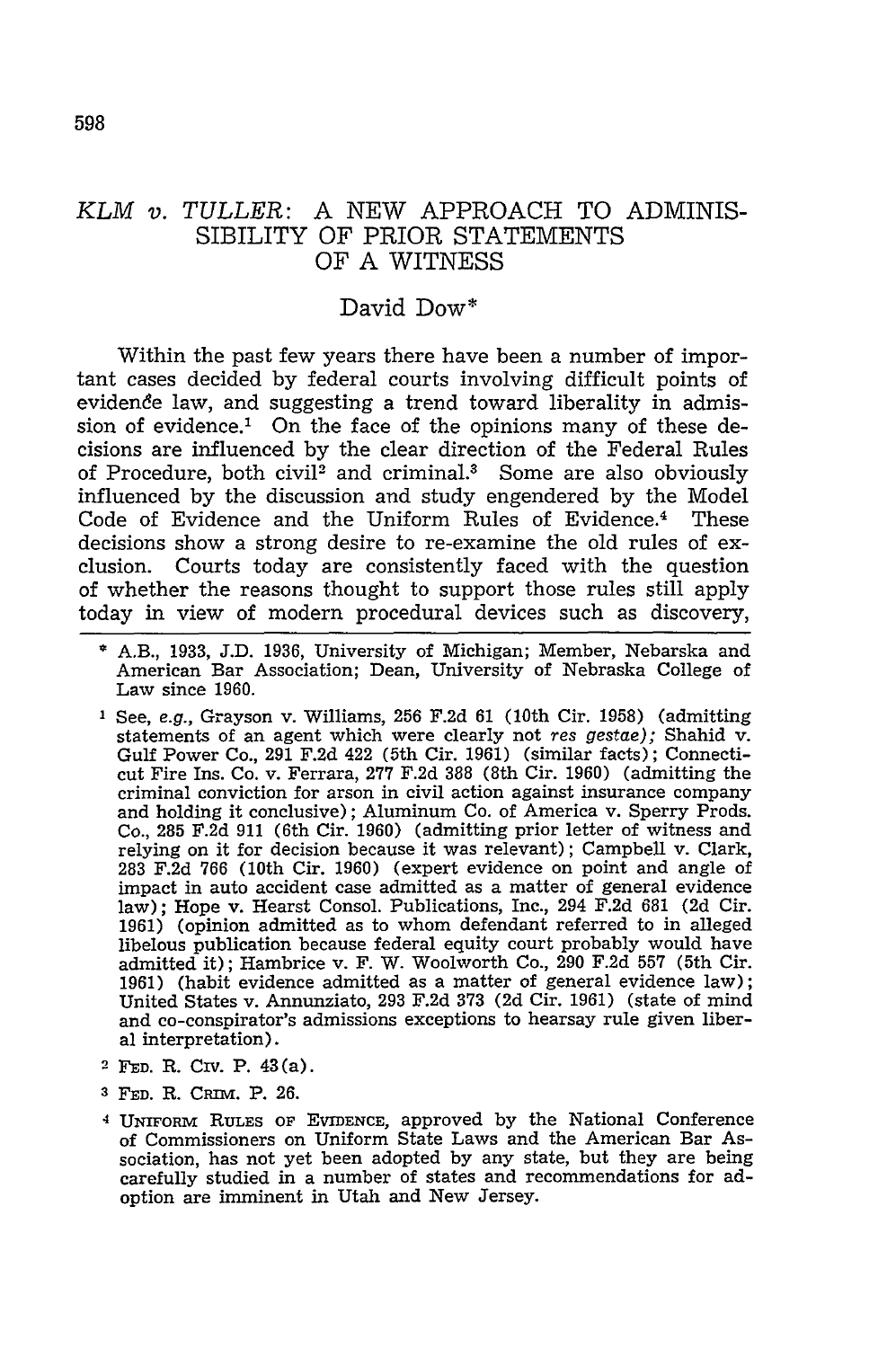which can and usually do take much of the element of surprise out of trials. The trend for liberality by the courts may be influenced by the feeling that juries are better educated today than they were **100** years ago when many of the evidence rules were being evolved, and that lawyers are better prepared to use the adversary system of litigation. Both of these considerations suggest that much relevant evidence could be admitted in modern trials without running the danger of its being erroneously evaluated by a jury.

One of the most interesting of these cases, because it raises a problem which involves a rather complicated analysis and at the same time one which is constantly recurring, is *KLM* v. *Tuller.* The litigation arose from the crash of one of defendant KLM's airplanes in shallow water shortly after taking off from Shannon Airport in Ireland. Tuller, a passenger, through a series of misfortunes was left on the tail of the airplane for more than four hours. He slipped and drowned just as help was finally coming. His widow sued in the District Court of Columbia, and the principal issue, on appeal, was the plaintiff's claim that the \$8,300 limitation on recovery for death contained in the Warsaw Convention did not apply, because defendant's agents were guilty of "wilful misconduct."6 It is pertinent to the consideration of the evidence problem to note that the court construed "wilful misconduct" to include the intentional performance of an act (or failure to act) with knowledge that the act will probably result in injury or damage, or in some manner as to imply reckless disregard of the consequences of its performance.<sup>7</sup>

Among the acts which plaintiff claimed showed wilful misconduct was that the radio operator failed to send a distress message before or after the crash although he could have. The radio operator gave a deposition which was offered into evidence by plaintiff in which he first testified that he did not send a distress message before the plane crashed because he did not have time to do so. He then testified that he had given a statement to the Inspector of Airports at the Shannon Airport about twelve hours after the

**<sup>5</sup>** Koninklijke Luchtvaart Maatschappij N. V. v. Tuller, 292 F.2d **775** (D.C. Cir. 1961.)

**<sup>6</sup>** Article 25 of the Warsaw Convention provides: **"(1.)** The carrier shall not be entitled to avail himself of the provisions of this convention which exclude or limit his liability, **if** the damage is caused by his wilful misconduct or by such default on his part as, in accordance with the law of the court to which the case is submitted, is considered to be equivalent to wilful misconduct." Warsaw Convention, 49 Stat. **3020** (1934).

**<sup>7 292</sup>** F.2d at 779.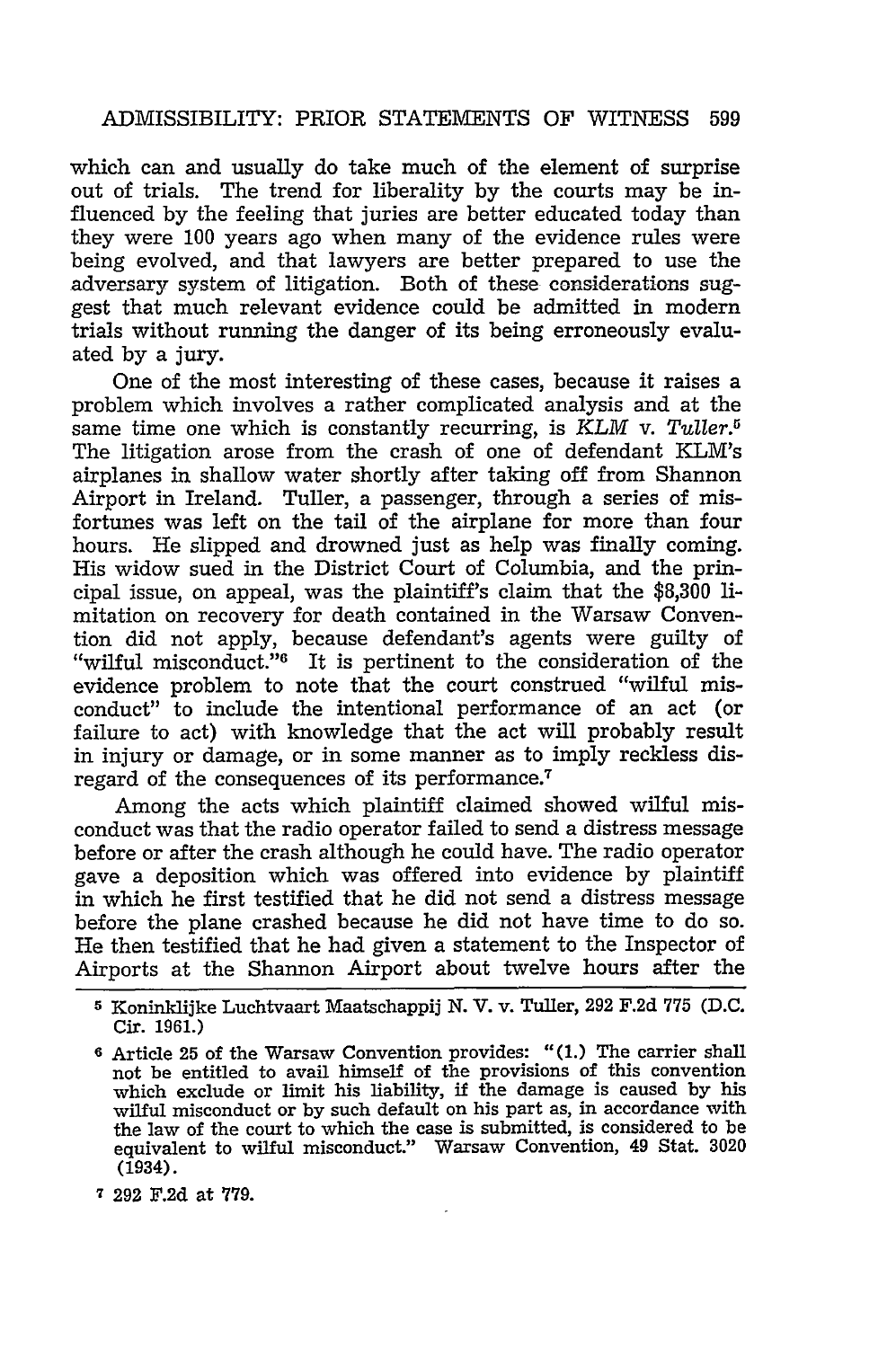accident at which various persons were present including one of defendant's chief flight engineers. A transcript of this statement was then offered by plaintiff and objected to by defendant as hearsay.8 The trial court received this statement as substantive evidence, and this was claimed as error on appeal. In the statement the radio operator stated that he did not think, when the crash occurred, to pick up the microphone in front of him and report that there was something wrong. "I could tell you that would never happen. You first think of your skin, and then of the microphone. That was my feeling, because it happened so fast."9

Traditionally, a prior statement of a witness may be used by proponent's counsel in one of the following ways:

(a) To jog the witness's memory, and thereby seek to get him to change his trial testimony or add to it. Mrs. Tuller's counsel apparently made no effort to do this.

(b) To impeach the witness. The great majority of jurisdictions do not permit this unless the proponent is both damaged and surprised by the trial testimony.<sup>10</sup> And even if permitted, the prior statement cannot be given substantive effect unless the witness does change his mind at trial. $11$  A few states by statute permit one to impeach his own witness, but the Federal Rules of Civil Procedure, Rule 43 (b), only permit this if the witness is the adverse party or an officer, director or managing agent of the adverse party—which the radio operator obviously was not.<sup>12</sup> Mrs. Tuller's counsel did not seek to use the statement in this way as he wanted it for its substantive effect.

(c) To prove the proposition asserted, arguing that it is not hearsay because it was not offered to prove the fact directly asserted in the statement.<sup>13</sup>

(d) To prove the proposition asserted, arguing that it comes under one of the accepted exceptions to the hearsay rule.

(e) To prove the proposition asserted, arguing that the prior statement of a witness on the stand is not hearsay because the

600

**<sup>8</sup>** It does not clearly appear from the opinion, but apparently the statement was identified by the radio operator at the time of his deposition and offered in evidence when the deposition was read at the trial. Letter from M. S. Madden, counsel for the plaintiff, to author, Dec. 12, 1961.

**<sup>9</sup> 292 F.2d** at **782-83.**

**<sup>10</sup>** MCCORMICK, EVIDENCE § 38 (1954).

**<sup>11</sup>***Id.* § 39.

**<sup>12</sup>**Johnson v. Baltimore & Ohio R.R., **208** F.2d 633 (3rd Cir. 1953).

**<sup>13</sup>** McComvixcx, **EVIDENCE** § **228** (1954).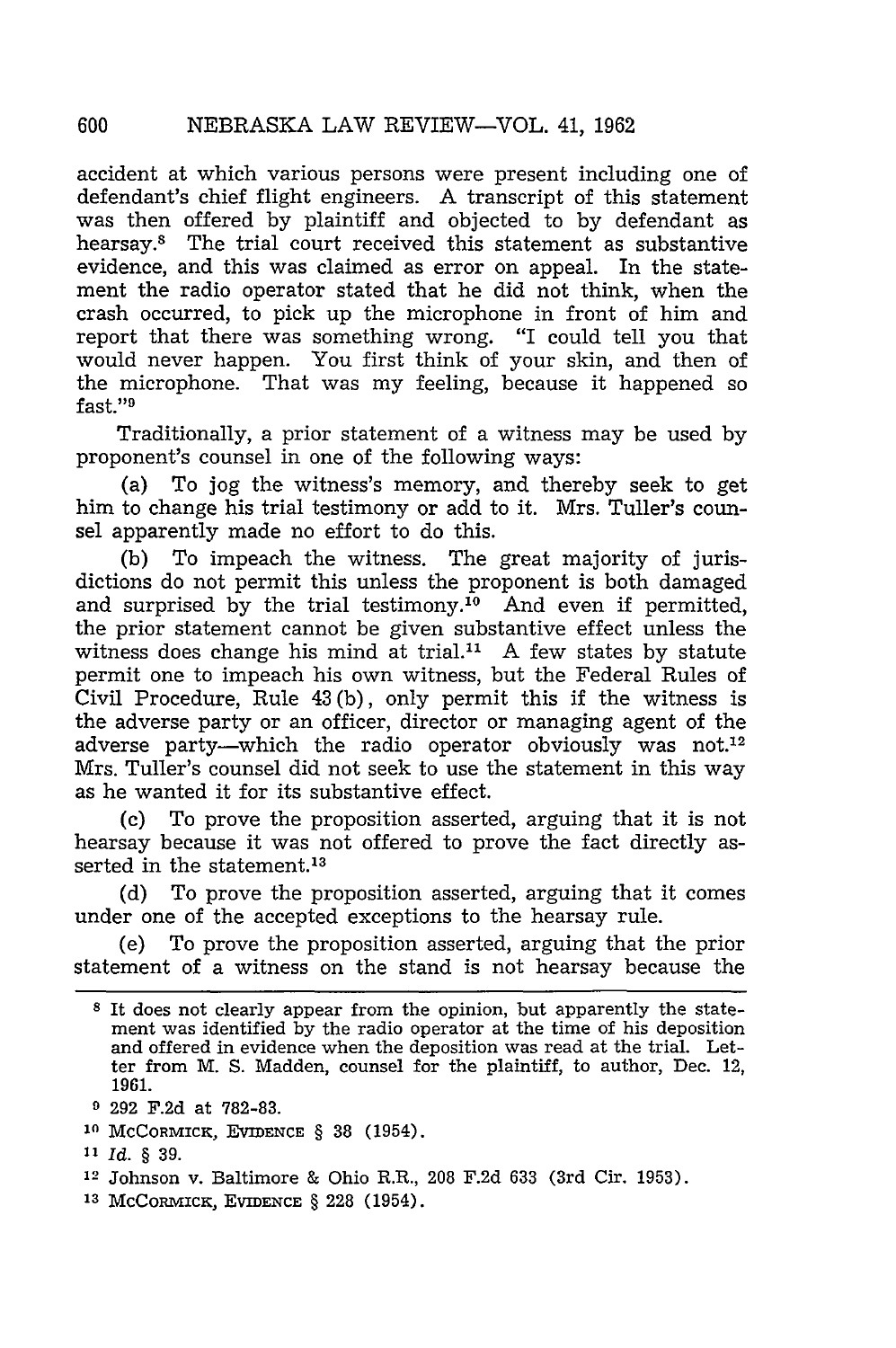witness is now available for cross-examination and because it is the witness's own statement and not that of some third person. Whether this be called hearsay or something else with all the same incidents is a matter of definition only. Although appealing on its face, courts have almost always failed to adopt this distinction for either reason suggested.<sup>14</sup>

I will analyze briefly the arguments for admissibility of the radio operator's statement, under (c) and (d) above, and the court's decision which affirmed the trial court's admission of the statement on the ground that the statement had "the earmarks of reliability."<sup>15</sup> The opinion appears to be carefully written to avoid classifying the holding under any of the standard exclusions from or exceptions to the hearsay rule.

The most obvious ground of admissibility involves the case in which the witness happens to be the opposing party. Whether this is properly classified as not hearsay or as an exception to the hearsay rule has been much debated, but to little practical effect.16 Certainly the radio operator's statement does not come within this rule, because he was not the opposing party.

The next obvious ground of admissibility involves the case in which the opposing party has somehow adopted a third person's statement after it was made. This was the alternative ground used in *Pekelis v. TWA*,<sup>17</sup> where the defendant airline company

- **<sup>15</sup>**292 F.2d at 784-85.
- **<sup>16</sup>**See Hetland, *Admissions in the Uniform Rules: Are They Necessary?,* 46 IowA L. REV. **307,** 308-09 (1961).
- **17 187** F.2d 122 (2d Cir. 1951).

**<sup>14</sup>**United States v. Rainwater, 283 F.2d 386 (8th Cir. 1960). A careful collection of the authorities. *But* see Judge Lumbard's careful attempt in United States v. Murray, 297 F.2d 812 (2d Cir. 1962), to revive the opposite view previously expressed by that court in DiCarlo v. United States, 6 F.2d 364 (2d Cir. 1925). In Murray the government was permitted to introduce a prior inconsistent statement of its own witness. The Court of Appeals affirmed saying: "The fact that the statement was used to cast doubt upon Miss Smith's negative testimony, and thus to build the government's case rather than merely to tear down testimony actually harmful to it, does not make it any less admissible." 297 F.2d at 816-17. *[DiCarlo* is then cited and quoted and United States v. Block, 88 F.2d 618 (2d Cir. 1937) distinguished.] Judge Lumbard continued: "Rather, here the presentation was giving the jury an opportunity to determine the truth of Miss Smith's negative response to a single question by noting her prior inconsistent answer and observing her attempt to reconcile her previous statement with what she now claimed to be the truth. Thus the jury was to draw its conclusion not from the out-of-court statement, but rather from the witness' in-court conduct when confronted with it. So considered, the statement was not hearsay."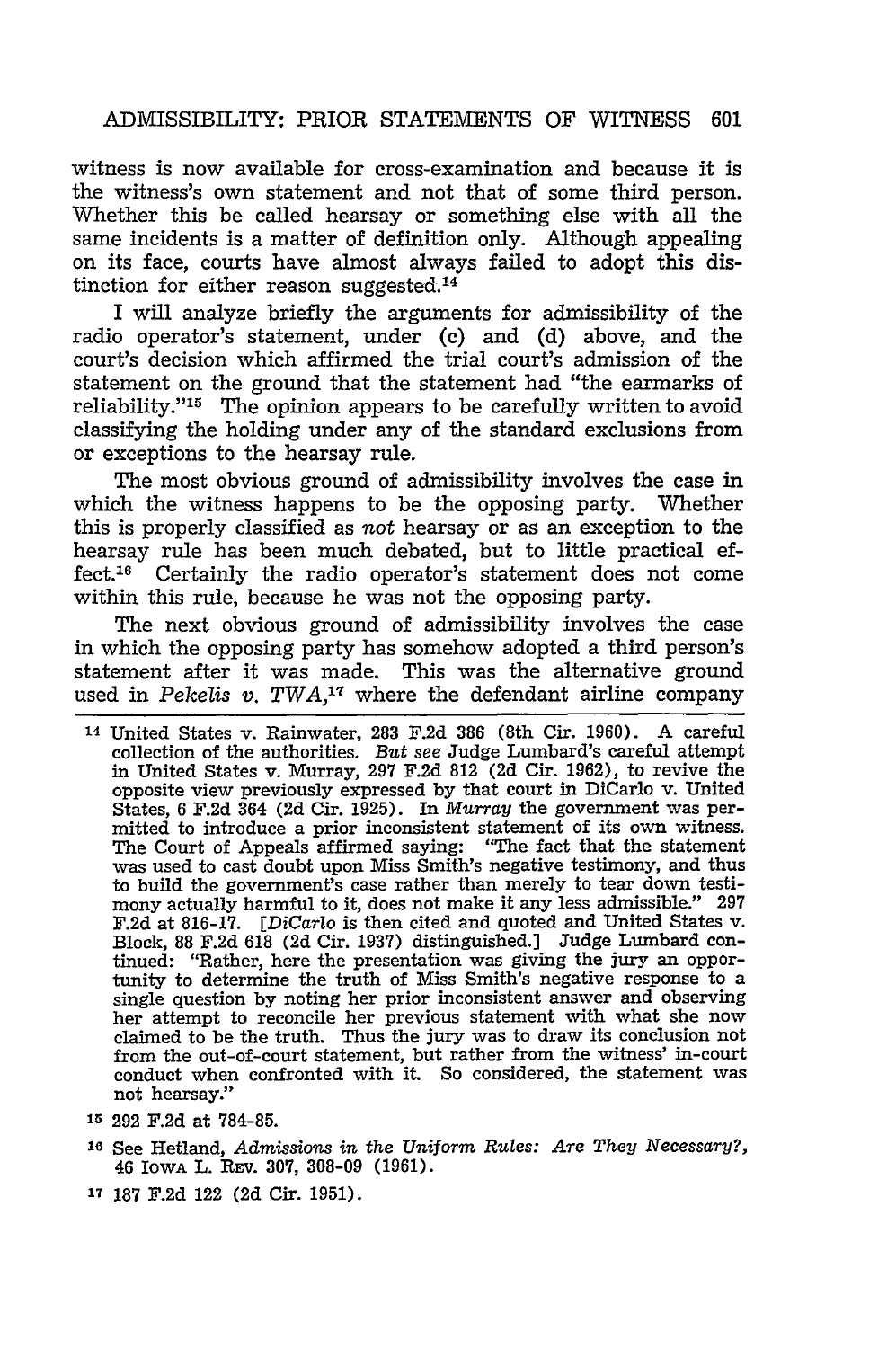accepted the report and recommendations of its investigating board and put the recommendations into effect. The statement of the third party then became by adoption the defendant's own statement. In *Tuller,* KLM could hardly have adopted the radio operator's statement, unless its chief flight engineer's failure to challenge the statement at the time it was made could be so construed. Silence may, of course, be so construed, but usually only if made under such circumstances that a reasonable man would have been expected to challenge it if he thought or knew it to be false.<sup>18</sup> There are several pitfalls in using this argument in the *Tuller* case. There were no facts to show that the chief flight engineer had the opportunity to challenge it if he had wanted to, he had no basis to know or believe one way or the other, and his authority to act for or bind KLM was not shown.

Such a statement may also be analyzed as the statement of an agent or servant of the opposing party, and the opinion in *Tuller* perhaps comes closer to this analysis than to any other. This is a basic area of the law of evidence in which courts and writers do not agree and which appears to be undergoing a change. Traditionally, the statements of an agent or servant have been admitted (if at all) under one of two theories: (1) as an act of an authorized agent, or (2) as a spontaneous exclamation. Typically if the first theory is used, it must be determined that the declarant was authorized to speak for the principal, and that a mere servant as opposed to an agent is not thus authorized.<sup>19</sup> If the spontaneous exclamation theory is used, admissibility is customarily limited to a statement made close enough to the time of the occurrence described to exclude the inference that the statement was thought through.<sup>20</sup> Wider latitude is normally allowed, timewise, for statements of servants that are against his apparent interest or those of his master.<sup>21</sup> Courts are apt to use the phrase "within the res gestae," sometimes meaning no more than a spontaneous exclamation-that is, an unthought immediate response to a shocking sight or to a thing immediately being perceived-and sometimes meaning a part of the transaction or occurrence necessary to round out the whole picture.<sup>22</sup>

- **<sup>20</sup>***Ibid.*
- <sup>21</sup>*Ibid.*
- 22 *Id.* § 274.

**Is** McCoRMICK, **EVIDENCE** § 247 (1954).

*<sup>19</sup> Id. §* 244.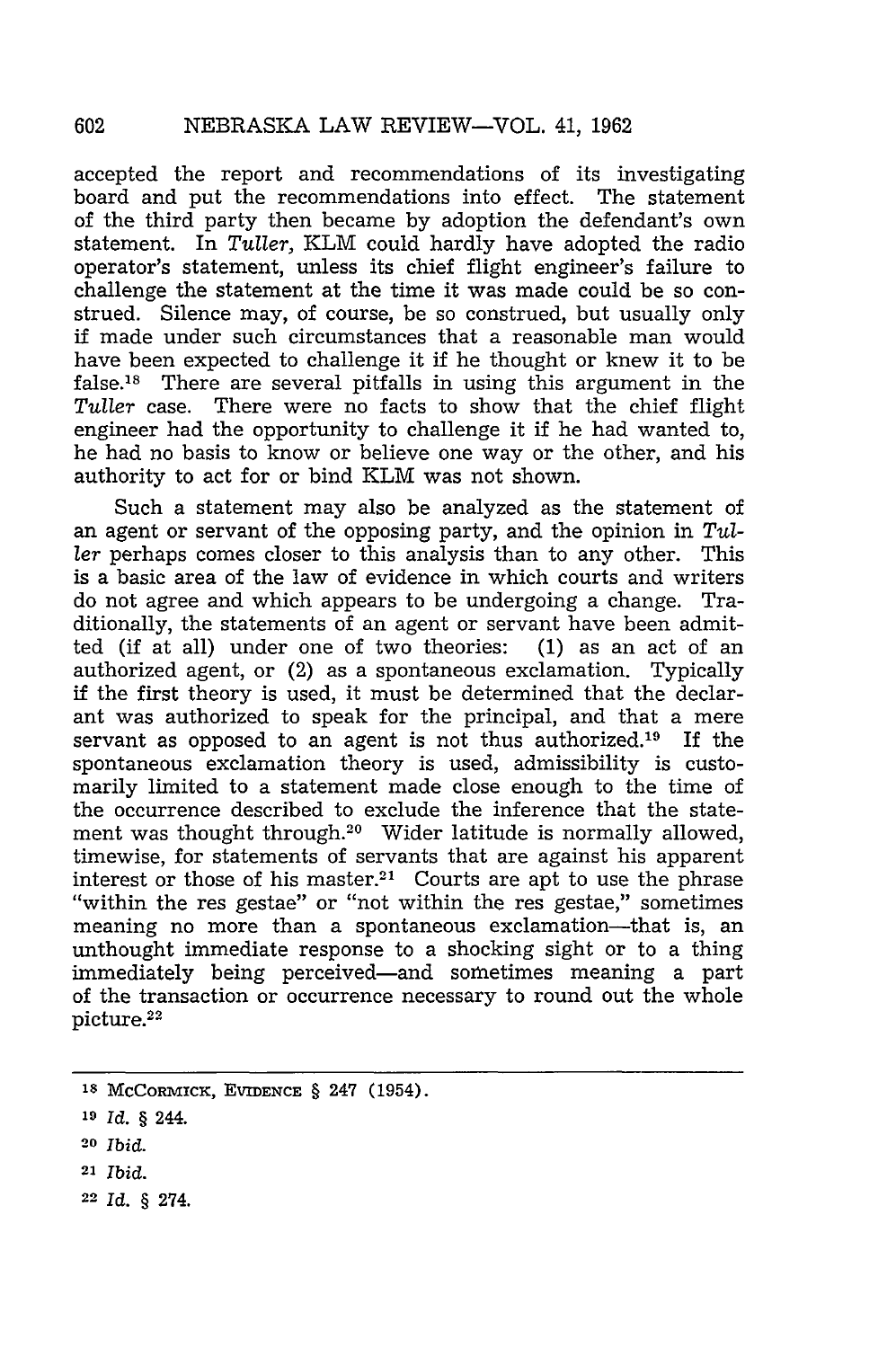Some recent cases, including *Tuller,* have provided a much broader base of admissibility for these statements.<sup>23</sup> Neither relative immediacy in time, nor spontaneity, nor specific authorization is required. In *Martin v. Savage Truck Line, Inc. <sup>24</sup>*and in *Grayson v. Williams25* the courts relied on the premise that the statement was one which was made to an investigating officer, and therefore, one which was somehow impliedly authorized because it could have been foreseen.26 Being against interest, it also had the earmarks of reliability. To these arguments the court in *Tuller* added the idea that an *official* investigation (as opposed to some chance discussion with an uninterested person) tends to supbort reliability, and the formal recording makes it more reliable in the sense of accurate reporting at the trial-it is not necessary to have to rely on the witness's memory as to precisely what was said. With all of these earmarks of reliability present in *Tuller,* the court held the statement "relating to his duties and acts within the scope of his employment" admissible "since reliability is the basic test for the admission of any hearsay statement." $27$ 

*Tuller* also referred to, but did not rely on, the much broader rule of admissibility included in the Model Code of Evidence and adopted in the Uniform Rules of Evidence. This rule would admit the statement of an agent or servant against his principal or master "if the statement concerned a matter within the scope of an agency or employment of the declarant for the party and was made before the termination of such relationship."<sup>28</sup> Such a statement is not only adverse to the interest of the agent-servant-declarant in the sense that it might be used against him at trial, but in the more immediate sense that it might result in his being disciplined or fired for being incompetent or for talking out of turn.

- **23** Shahid v. Gulf Power Co., 291 F.2d 422 (5th Cir. **1961);** Grayson v. Williams, 256 F.2d 61 (10th Cir. 1958).
- **24** 121 F. Supp. 417 **(D.** Colo. 1954).
- **25 256 F.2d 61** (10th Cir. **1958).**
- **26** In *Tuller* the court referred to this idea: "His explanation of his failure to do this [radio a distress signal] was within the scope of his duties." 292 F.2d at 784.
- **<sup>27</sup>**292 F.2d at 784. The court also noted that defendant KLM also had the opportunity to cross-examine the radio operator when the deposition was taken. *Id.* at 784.
- <sup>28</sup> MODEL CODE OF EVIDENCE rule 508(a) (1942). UNIFORM RULE OF EVI-DENCE 63(9) (a). This rule was applied in Montgomery Ward & Co. v. Rosenquist, 112 So. 2d 885 (Fla. 1959), and followed by the United States Court of Appeals for the Fifth Circuit in Shahid v. Gulf Power Co., 291 F.2d 422 (5th Cir. 1961).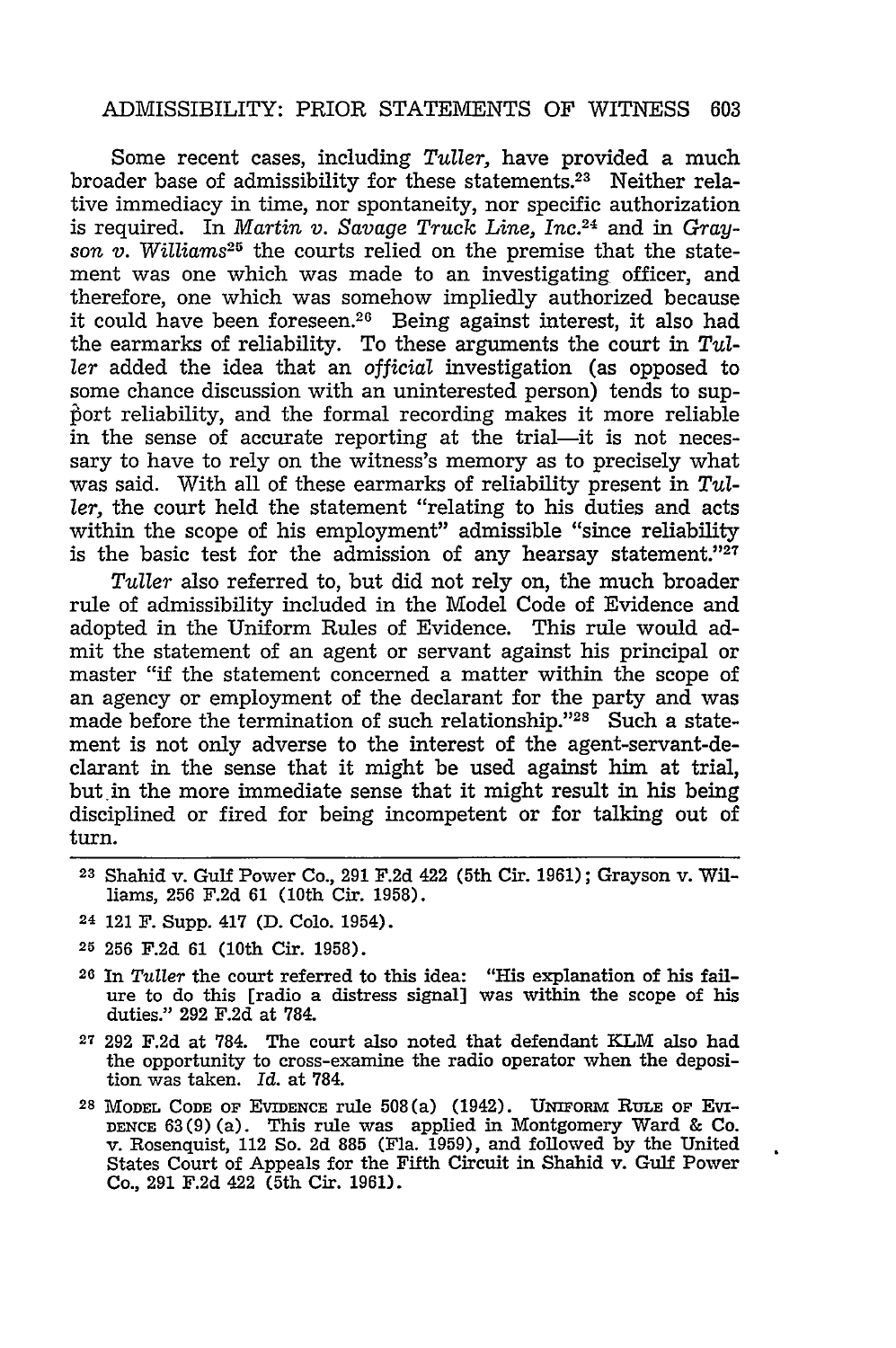As a matter of fact, both the Model Code of Evidence and the Uniform Rules of Evidence go even further and provide for admissibility of such a statement where "one of the issues between the (adverse) party and the proponent of the evidence of the statement is a legal liability of the declarant, and the statement tends to establish that liability."<sup>29</sup> This rule was applied as an alternative basis of admissibility in *Grayson v. Williams,"°* and the reasons for it discussed at length, even though neither the Model Code of Evidence nor the Uniform Rules of Evidence were cited by the court.

This analysis would not be complete without reference to several other exceptions to the hearsay rule. The statement might have been argued to be a simple declaration against interest, an exception which disregards any relationship between the declarant and the parties to the law suit. The foundation requirements, as stated by McCormick in his treatise<sup>31</sup> are:  $(1)$  that the declarant be unavailable at trial; (2) that the declaration be against his pecuniary or proprietary interest, and (3) that the declarant is speaking from personal knowledge. A fourth requirement often added is that there be no apparent motive to falsify.32

Numerical weight of authority does not support absence from the jurisdiction as a ground of unavailability, nor does it support admission of possible tort liability as being against pecuniary interest, although modern cases have held both sufficient to admit evidence under the exception.<sup>33</sup> The true test of reliability of such a declaration should not be the mere fact of its being against the declarant's interest, but rather his awareness of that fact. On the other hand, there is much less need for a strong showing of reliability where the declarant is available for cross-examination and explanation. Certainly by modern case law,<sup>34</sup> the radio operator's statement might have been admitted under this exception, and the Uniform Rules of Evidence also would admit it.35

- <sup>29</sup> MODEL CODE OF EVIDENCE rule 508(c); UNIFORM RULE OF EVIDENCE 63 **(9) (c).**
- **30** 256 F.2d 61 (10th Cir. 1958).
- **31** McCoRMICK, EVIDENCE §§ 253-57 (1954).
- **32** 5 WIGMORE, EVIDENCE § 1464 (3rd ed. 1940).
- **<sup>33</sup>**Jefferson, *Declarations Against Interests, An Exception* to *the Hearsay Rule,* 58 HARV. L. REV. 1 (1944). Pennsylvania Ry. v. Rochinski, 158 F.2d 325 (D.C. Cir. 1946).
- **<sup>34</sup>**Pennsylvania Ry. v. Rochinski, *supra* note 33; Neely v. Kansas City Pub. Serv. Co., 252 S.W.2d 88 (Mo. 1952); Weber v. Chicago, Rock Island & P. Ry., 175 Iowa 358, 151 N.W. 852 (1915).
- **35** UNiFoRRo **RULE** OF EVIDENCE 63 **(10).**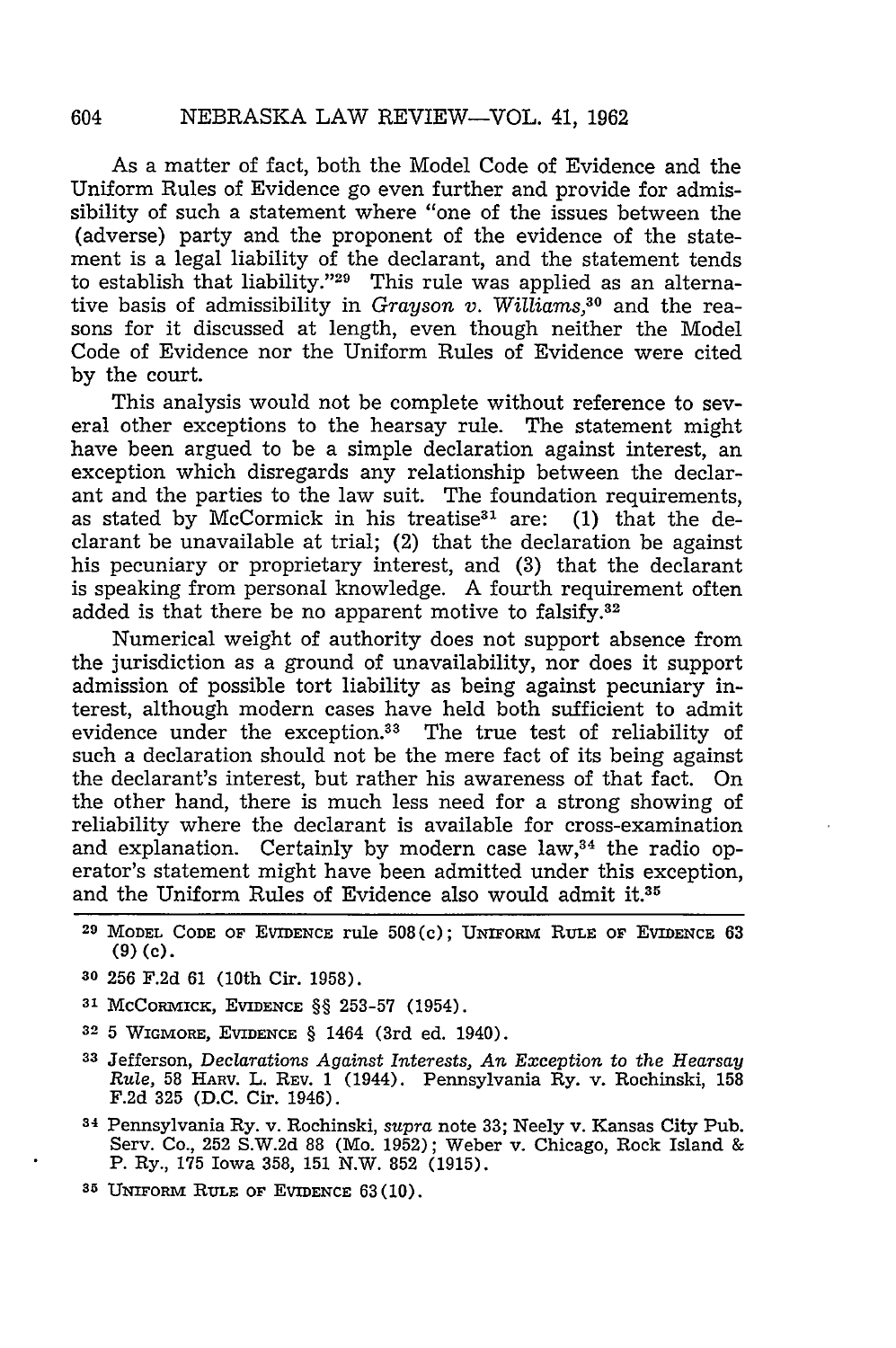It might also have been argued that this statement comes within the exception for statements evidencing the state of mind of the declarant. The usual situation involves a case in which the state of mind of the declarant at the time the statement was made is either in issue in the law suit (in terms of intent or knowledge), or is relevant as showing the declarant's intent or knowledge from which some future act may be inferred. $36$  The radio operator's statement, of course, does not come within either of these situations since it looks backward. The only relevance that can be argued for the statement is that it implies a particular state of mind at a time prior to the statement—that is, a "reckless disregard of the consequences" of failing to report by radio the condition of the plane.

To admit this statement under such a theory clearly involves most of the dangers of hearsay. To permit a proper evaluation by the jury, if would be expected that opposing counsel might want to test the radio operator's perception (did he really think at all?), his memory (to what extent he rationalized his own conduct in his mind, or discussed it with others and hence been subject to suggestion?), his sincerity, and his communicative ability (did he intend to suggest the inference for which plaintiff argues, or did he rather intend something quite different?).

In will cases, where this theory is most often applied, the death of the testator-declarant supplies a very strong necessity and there may often be a complete lack of other significant evidence.<sup>37</sup> On the other hand, there are other indicia of reliability which the court in *Tuller* points out—the statement was made at a formal proceeding, it was against interest, and it did not involve matters of opinion calling for careful cross-examination. Moreover, its nearness in time to the fact reported makes the probability of its accuracy substantially greater than formal testimony taken much later.<sup>38</sup> It might also be pointed out that the use of the statement in showing the radio operator's previous material state of mind would not be confused with its possible use for any other nonpermissible purpose. That he actually did not report was not apparently controverted.

The opinion in Tuller makes a passing reference to Pekelis *v. TWA39* and the possibility of bringing this statement within the

**39** 292 F.2d at **784.**

**<sup>36</sup> McCoRmICK,** EVIDENCE §§ **268-71** (1954).

**<sup>37</sup>***Id.* **§ 270.**

**<sup>88</sup> See** McCormick, *The Turncoat Witness: Previous Statements as Substantive Evidence,* **25** TEXAS **L. REV. 573, 577-78 (1947).**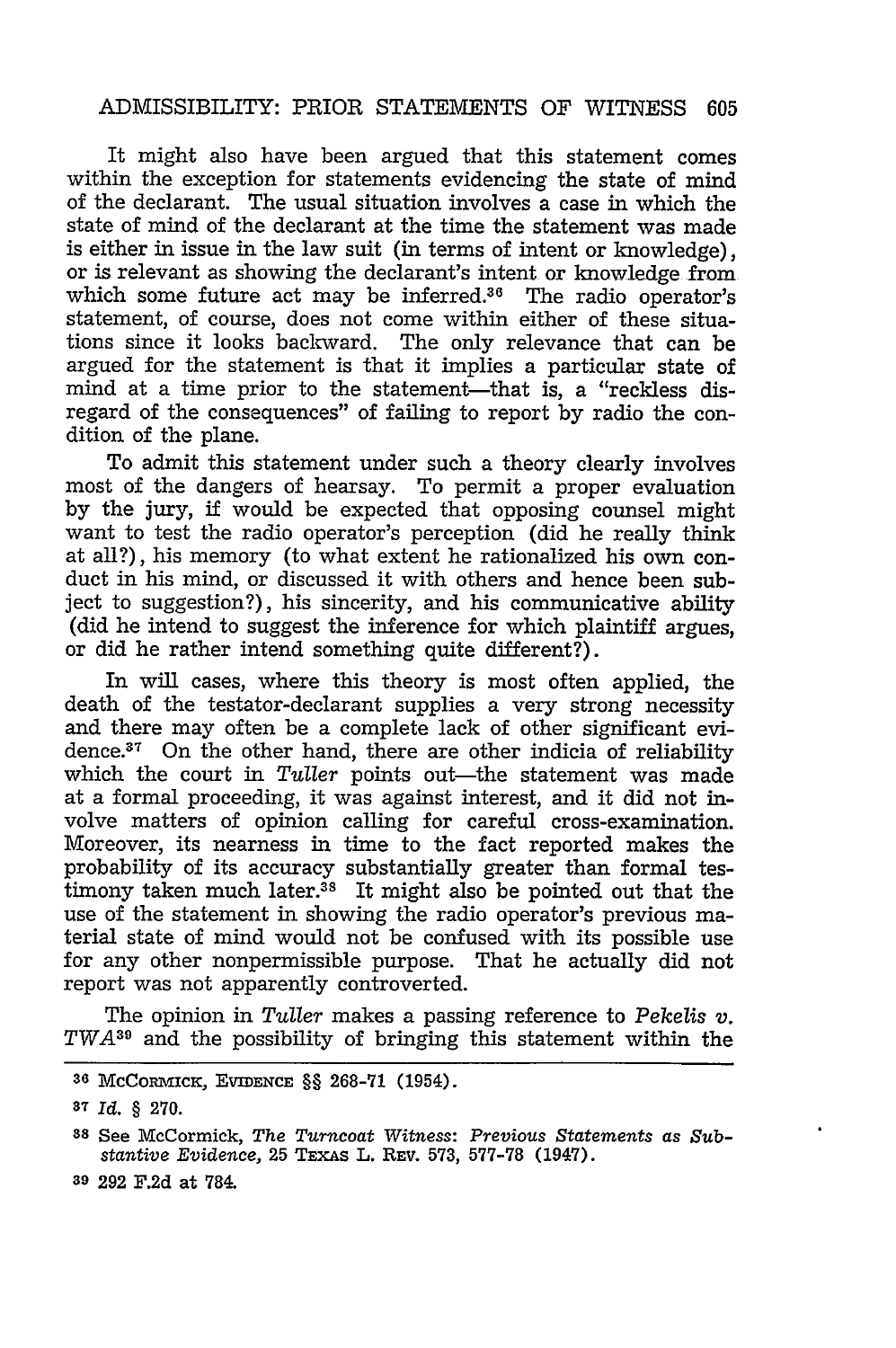business entries exception to the hearsay rule.40 Quite properly the court refused to adopt this theory since it was not a report to KLM. A more pertinent suggestion might have been the official records exception, $41$  if the radio operator had been under a statutory duty to file a specific report. $42$  Courts have not, however, been ready to extend this exception very far in the area of accident investigation.4" The exception makes no distinction between reports which are against interest and those which are for the interest of the reporter-historically the interest of the public officer-reporter was neutral and the modern extension to so-called *ad* hoc public officers, such as priests, physicians and undertakers, also comprises persons whose interests are neutral in so far as any litigation is concerned.<sup>44</sup>

In conclusion it should be pointed out that the hearsay rule, as such, is usually justified on the ground that the declarant is not available for cross-examination; exceptions are justified on the ground that there is a real necessity for the use of such out-ofcourt statements *and* they were made under circumstances that provide a probability of trustworthiness. If this probability is not great, at least a court should be able to say that there is little likelihood that the jury will be misled in its effort to evaluate a statement's real worth. If, then, declarant is present and available for cross-examination, the objection that his prior statements are hearsay loses much of its force. And this is the position taken by the Uniform Rules of Evidence.<sup>45</sup> The fact that the prior statement was not under oath can be clearly pointed out to the jury and confrontation is preserved. The Uniform Rules of Evidence further provide that it shall not be per se objectionable to impeach or support one's own witness, though the judge may require that the usual foundation be laid. $46$  The statement would still be subject to the objection that it was unduly prejudicial or confusing, unfairly surprising to the opponent or necessitated an undue consumption of trial time.47

These provisions of the Uniform Rules of Evidence, however, should not necessarily be judged solely with relation to the hear-

- <sup>46</sup> UNIFORM RULES OF EVIDENCE 20, 22.
- <sup>47</sup> UNIFORM RULE OF EVIDENCE 45.

**<sup>40</sup>** See McComvicK, **EVIDENCE** §§ 281-90 (1954).

<sup>41</sup> See *Id.* §§ **291-95.**

<sup>42</sup>*Id.* §§ 291-94.

<sup>43</sup> Wallace, *Official Written Statements,* 46 IowA L. REV. **256, 263-69 (1961).**

**<sup>44</sup>**Note, *Admissibility of Statements by Ad Hoc Public Officials,* **32 NEB.** L. REV. 469 **(1953).**

**<sup>45</sup> UNIFoRm RULE OF EVIDENCE 63(1).**